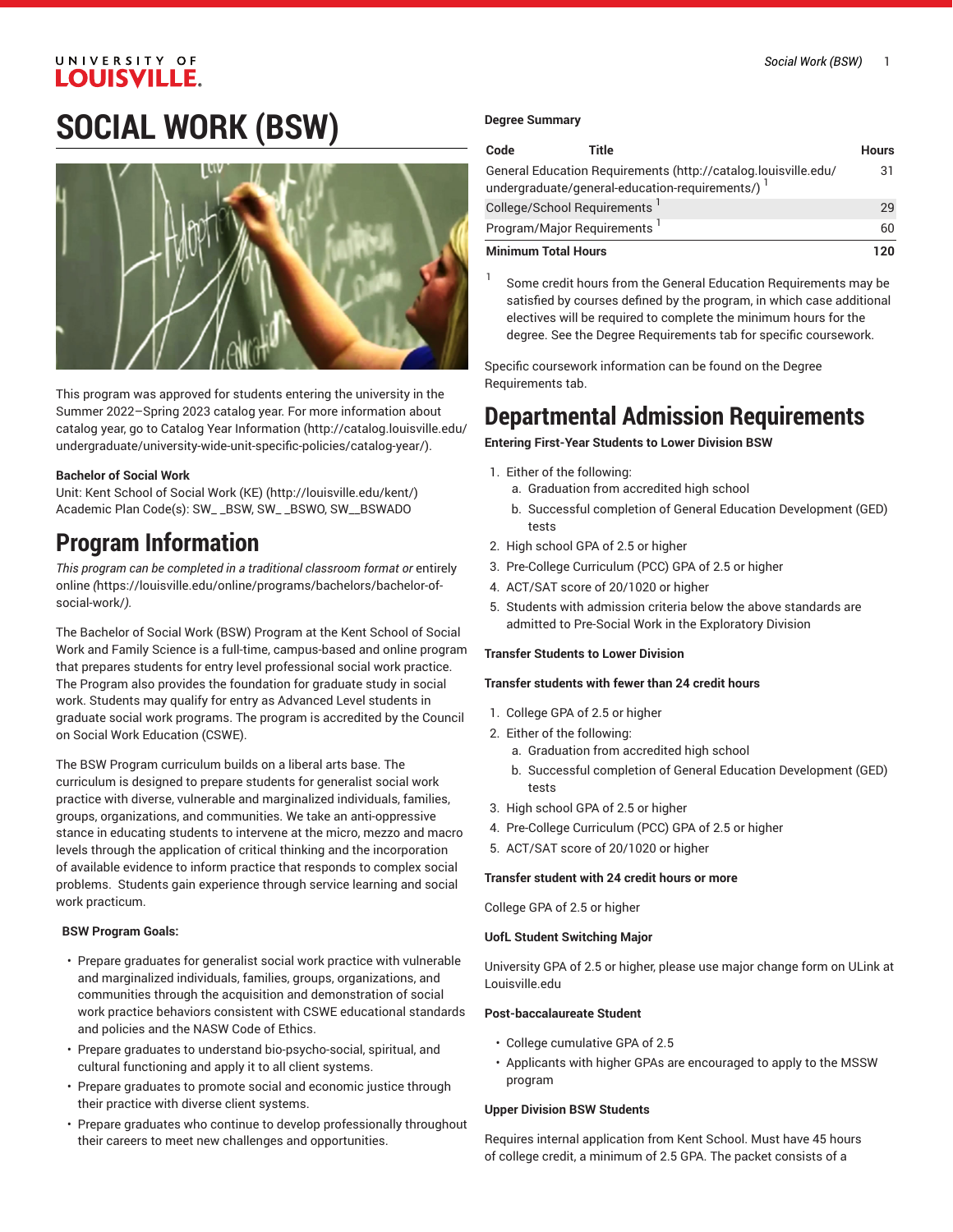personal statement, secondary application, resume, and 2 letters of recommendation directly to Kent School BSW Program. Transfer student must submit undergraduate application, all college transcripts to UL Admissions. This is a competitive program approved by the department.

Must meet application deadline: Priority deadline, February 1; Final deadline, May 1 for following Fall acceptance to Upper Division. Late applications will be accepted on a case-by-case basis, please contact the BSW Department for approval to apply late [\(BSWKent@louisville.edu](mailto:BSWKent@louisville.edu)). Applicants need to apply directly to Kent School BSW Program before the application deadline.

**Admissions to the Lower Division does not guarantee admission to the Upper Division**

# **General Education Requirements**

```
Code Title Hours
```

|         | General Education Requirements (http://catalog.louisville.edu/<br>undergraduate/general-education-requirements/)                  | 31 |
|---------|-----------------------------------------------------------------------------------------------------------------------------------|----|
|         | The following courses are required by the program and should be<br>taken to fulfill the respective General Education requirement: |    |
| SOC 202 | Social Problems - SB, D1 (SOC 202 satisfies<br>3 hours of SB and D1 General Education<br>Requirement)                             |    |
|         | or SOC 201 Introduction to Sociology - SB                                                                                         |    |
|         | or SOC 203 Self and Society - SB                                                                                                  |    |

MATH 105 Quantitative Reasoning - QR or MATH 111College Algebra - QR All degrees require the completion of the University-wide General Education Program (link provided above). Some General Education requirements may be met in the requirements for the major or supporting

coursework, in which case additional electives may be required to complete the minimum hours for the degree.

# **College/School Requirements Social Work Lower Division Requirements 4**

| Code                         | <b>Title</b>                                    | <b>Hours</b> |
|------------------------------|-------------------------------------------------|--------------|
| SW 101                       | Social Work Orientation                         | 1            |
| <b>SW 201</b>                | Introduction to Social Work - D1, SB            | 3            |
| <b>PSYC 201</b>              | Introduction to Psychology - SB                 | 3            |
| <b>MATH 105</b>              | Quantitative Reasoning - QR                     | 3            |
| or MATH 111                  | College Algebra - QR                            |              |
| Select one of the following: |                                                 | 3            |
| <b>SW 203</b>                | Human Biology for Social Sciences (suggested)   |              |
| <b>HSS 202</b>               | Human Anatomy & Physiology - S <sup>2</sup>     |              |
| <b>PSYC 344</b>              | Physiological Psychology                        |              |
|                              | Select one of the following Sociology courses:  | 3            |
| SOC 201                      | Introduction to Sociology - SB                  |              |
| SOC 202                      | Social Problems - SB, D1                        |              |
| <b>SOC 203</b>               | Self and Society - SB                           |              |
|                              | Select one of the following Statistics courses: | 3            |
| <b>SW 204</b>                | Introduction to Social Statistics (suggested)   |              |
| <b>MATH 109</b>              | Elementary Statistics - QR <sup>2</sup>         |              |
| <b>PSYC 301</b>              | Statistics for Psychology <sup>2</sup>          |              |
| SOC 301                      | 2<br><b>Introduction to Social Statistics</b>   |              |

|  |  | Social Work (BSW) | 2 |
|--|--|-------------------|---|
|--|--|-------------------|---|

# **Program/Major Requirements Social Work Upper Division Requirements**

| Course                     | <b>Title</b>                                                                | <b>Hours</b> |
|----------------------------|-----------------------------------------------------------------------------|--------------|
| Year <sub>3</sub>          |                                                                             |              |
| Fall                       |                                                                             |              |
| SW 302                     | Social Welfare Policy I                                                     | 3            |
| SW 303                     | <b>Generalist Practice I</b>                                                | 3            |
| SW 301                     | Human Behavior and the Social Environment I                                 | 3            |
| Work Elective <sup>5</sup> | Intro to SW (SW201) if not taken in Lower Division or Upper Division Social | 3            |
|                            | Upper Division Social Work Elective <sup>5</sup>                            | 3            |
|                            | <b>Hours</b>                                                                | 15           |
| Spring                     |                                                                             |              |
| SW 322                     | Issues in Policy and Service Delivery                                       | 3            |
| SW 304                     | <b>Generalist Practice II</b>                                               | 3            |
| SW 319                     | Human Behavior and the Social Environment II                                | 3            |
| SW 307                     | Diversity, Oppression and Social Justice Practice <sup>6</sup>              | 3            |
|                            | Upper Division Social Work Elective <sup>5</sup>                            | 3            |
|                            | <b>Hours</b>                                                                | 15           |
| Year 4                     |                                                                             |              |
| Fall                       |                                                                             |              |
| SW 405                     | <b>Generalist Practice III</b>                                              | 3            |
| SW 470                     | Practicum I <sup>6</sup>                                                    | 3            |
| SW 472                     | Practicum Seminar and Lab I - CUE                                           | 3            |
| SW 426                     | Introduction to Social Work Research                                        | 3            |
|                            | Upper Division Social Work Elective <sup>5</sup>                            | 3            |
|                            | <b>Hours</b>                                                                | 15           |
| Spring                     |                                                                             |              |
| SW 406                     | <b>Generalist Practice IV</b>                                               | 3            |
| <b>SW 471</b>              | Practicum II <sup>6</sup>                                                   | 3            |
| SW 473                     | Practicum Seminar and Lab II                                                | 3            |
|                            | Upper Division Social Work Elective <sup>5</sup>                            | 3            |
|                            | Upper Division Social Work Elective <sup>5</sup>                            | 3            |
|                            | <b>Hours</b>                                                                | 15           |
|                            | <b>Minimum Total Hours</b>                                                  | 60           |
| Code                       | <b>Title</b>                                                                | Hours        |

**Culminating Undergraduate Experience (Graduation requirement)**

Requirement fulfilled by completing:

SW 472 Practicum Seminar and Lab I - CUE

- 1 Six (6) hours of Diversity (D1/D2) coursework is required. If these competency areas are not covered as part of the program requirements and/or general elective coursework, 6 additional hours will be needed to fulfill the University of Louisville competency-area requirements.
- 2 Or equivalent as approved/decided by the unit
- 3 Students who satisfy General Education Requirements by courses defined by the program will require additional electives to complete the minimum hours for the degree.
- 4 Students must have a minimum total of 60 credit hours to complete the Lower Division requirements.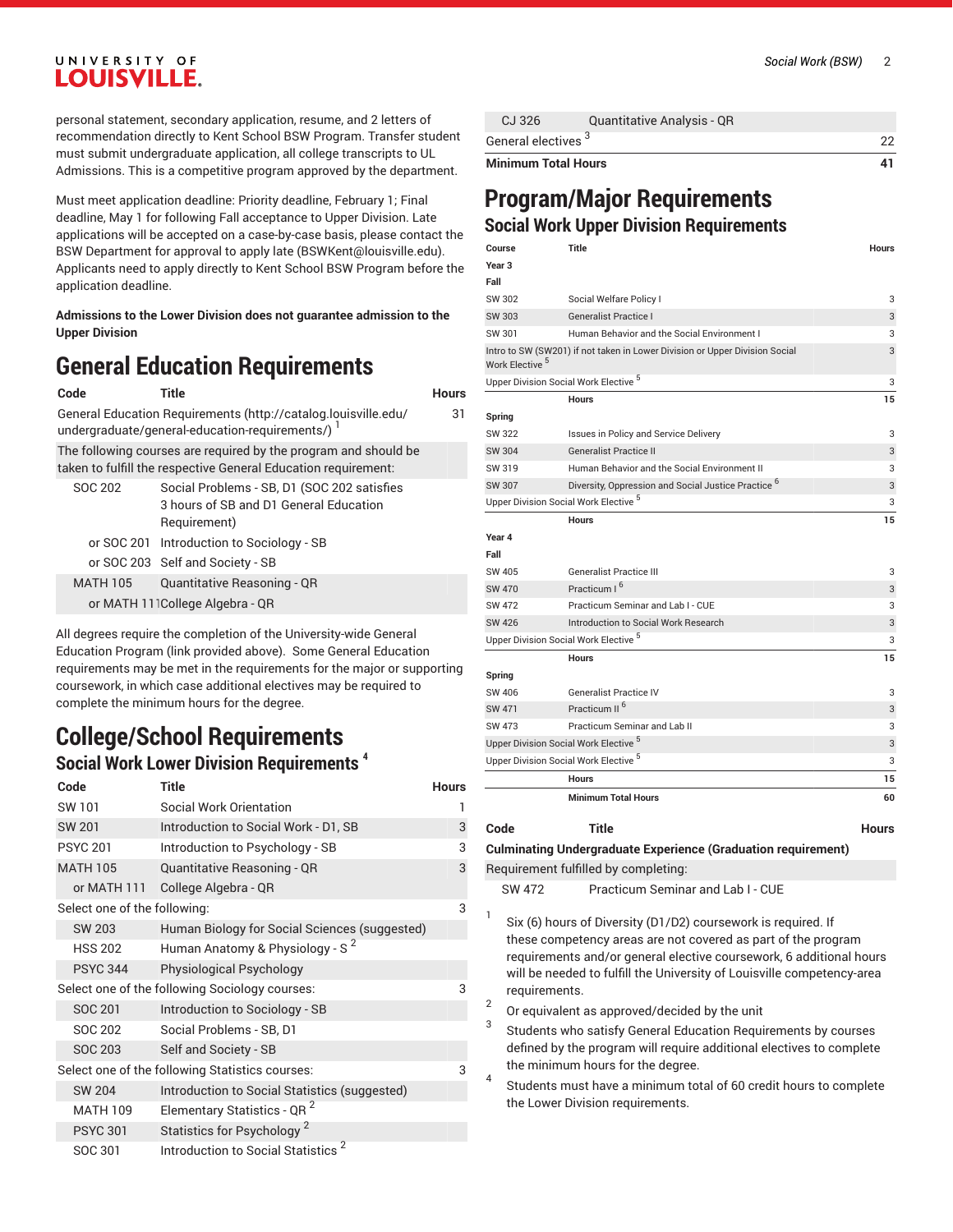- 5 Three of the five Upper Division Social Work Elective courses may be from the College of Arts and Sciences, Division of Social Sciences (minimum 300 level). Please contact the BSW Advising Team should you have questions.
- 6 The Upper Division BSW Program curriculum has changed for students entering for Summer/Fall 2019. Students will be required to take SW 307 Diversity, Oppression and Social Justice Practice and five Upper Division Electives to meet the total credit hours of 120. Practicum I and II are now 3 credit hours each.

#### **Track Requirements**

Students completing the BSW in Social Work may pursue the standard BSW track or a a specialized track in Alcohol and Drug Counseling. Once accepted into the BSW Upper Division Alcohol and Drug Counseling Track, the following courses will be completed:

- 1. SW 361 Special Issues in Alcohol and Drug Counseling (mandatory)
- 2. SW 362 Introduction to Substance Use and Substance Use Disorders (mandatory)
- 3. SW 460 Intro Motivation and Change (mandatory)
- 4. SW 415 Mental Health (mandatory)

**Practicum:** Students are required to complete their practicum in a substance abuse setting. This placement will be within a setting where a substantial portion of the focus is identification, intervention, or case management of clients who are alcohol and or drug dependent. Wherever possible, students in practicum settings will receive supervision by a CADC with two years' experience.

# **Flight Plan**

| Course                         | Title                                                                                                                                                                                                                                                                                                            | <b>Hours</b> |
|--------------------------------|------------------------------------------------------------------------------------------------------------------------------------------------------------------------------------------------------------------------------------------------------------------------------------------------------------------|--------------|
| Year 1                         |                                                                                                                                                                                                                                                                                                                  |              |
| Fall                           |                                                                                                                                                                                                                                                                                                                  |              |
| SW 101                         | Social Work Orientation                                                                                                                                                                                                                                                                                          | 1            |
| <b>ENGL 101</b>                | Introduction to College Writing - WC                                                                                                                                                                                                                                                                             | 3            |
|                                | General Education: Cardinal Core Natural Sciences - S                                                                                                                                                                                                                                                            | 3            |
|                                | General Education: Cardinal Core Natural Sciences Lab - SL                                                                                                                                                                                                                                                       | $\mathbf{1}$ |
|                                | General Education: Cardinal Core Arts & Humanities - AH                                                                                                                                                                                                                                                          | 3            |
| <b>General Elective</b>        |                                                                                                                                                                                                                                                                                                                  | $\mathbf{1}$ |
| <b>MATH 105</b>                | Quantitative Reasoning - QR (Cardinal Core Quantitative<br>Reasoning - QR must be MATH 105 or MATH 111.<br>MATH 109 Elementary Statistics will count towards the<br>BSW supporting requirement of Statistics, not Cardinal<br>Core QR - you must have MATH QR and a course in<br>Statistics for the BSW Program) | 3            |
|                                | <b>Hours</b>                                                                                                                                                                                                                                                                                                     | 15           |
| Spring                         |                                                                                                                                                                                                                                                                                                                  |              |
| <b>ENGL 102</b>                | Intermediate College Writing - WC                                                                                                                                                                                                                                                                                | 3            |
| <b>HIST 101</b><br>or HIST 102 | History of Civilizations I - SBH, D2<br>or History of Civilizations II - SBH, D2                                                                                                                                                                                                                                 | 3            |
| SW 201                         | Introduction to Social Work - D1, SB                                                                                                                                                                                                                                                                             | 3            |
|                                | General Education: Cardinal Core Oral Communication - OC                                                                                                                                                                                                                                                         | 3            |
| <b>General Elective</b>        |                                                                                                                                                                                                                                                                                                                  | 3            |
|                                | <b>Hours</b>                                                                                                                                                                                                                                                                                                     | 15           |
| Year <sub>2</sub>              |                                                                                                                                                                                                                                                                                                                  |              |
| Fall                           |                                                                                                                                                                                                                                                                                                                  |              |
| <b>PSYC 201</b>                | Introduction to Psychology - SB                                                                                                                                                                                                                                                                                  | 3            |
|                                | <b>General Education: Cardinal Core Natural Sciences - S</b>                                                                                                                                                                                                                                                     | 3            |
|                                | General Education: Cardinal Core Arts & Humanities - AH                                                                                                                                                                                                                                                          | 3            |
| <b>General Elective</b>        |                                                                                                                                                                                                                                                                                                                  | 3            |

|                                            | General Elective: SOC 210, PAS 200 or WGST 364 suggested                | 3   |
|--------------------------------------------|-------------------------------------------------------------------------|-----|
|                                            | <b>Hours</b>                                                            | 15  |
| Spring                                     |                                                                         |     |
| <b>SOC 202</b>                             | Social Problems - SB, D1                                                | 3   |
|                                            | General Elective: ANTH 201, GEOG 200, or PAS 206 suggested              | 3   |
| Select one of the following:               |                                                                         | 3   |
| <b>HSS 202</b>                             | Human Anatomy & Physiology - S                                          |     |
| <b>PSYC 344</b>                            | Physiological Psychology                                                |     |
| <b>SW 203</b>                              | Human Biology for Social Sciences (suggested)                           |     |
| Select one of the following:               |                                                                         | 3   |
| <b>SW 204</b>                              | Introduction to Social Statistics (suggested)                           |     |
| SOC 301                                    | <b>Introduction to Social Statistics</b>                                |     |
| <b>PSYC 301</b>                            | <b>Statistics for Psychology</b>                                        |     |
| <b>MATH 109</b>                            | Elementary Statistics - QR                                              |     |
| CJ 326                                     | Quantitative Analysis - QR                                              |     |
| <b>General Elective</b>                    |                                                                         | 3   |
|                                            | <b>Hours</b>                                                            | 15  |
| Year 3                                     |                                                                         |     |
| Fall                                       |                                                                         |     |
| SW 301                                     | Human Behavior and the Social Environment I                             | 3   |
| SW 302                                     | Social Welfare Policy I                                                 | 3   |
| SW 303                                     | Generalist Practice I                                                   | 3   |
|                                            | Intro to SW (SW201) if not taken in Lower Division or Social Work Upper | 3   |
| Division elective                          |                                                                         |     |
| <b>Upper Division Social Work Elective</b> |                                                                         | 3   |
|                                            | <b>Hours</b>                                                            | 15  |
| Spring                                     |                                                                         |     |
| SW 304                                     | <b>Generalist Practice II</b>                                           | 3   |
| SW 319                                     | Human Behavior and the Social Environment II                            | 3   |
| SW 322                                     | Issues in Policy and Service Delivery                                   | 3   |
| SW 307                                     | Diversity, Oppression and Social Justice Practice                       | 3   |
| <b>Upper Division Social Work Elective</b> |                                                                         | 3   |
|                                            | <b>Hours</b>                                                            | 15  |
| Year 4                                     |                                                                         |     |
| Fall                                       |                                                                         |     |
| SW 405                                     | <b>Generalist Practice III</b>                                          | 3   |
| <b>SW 470</b>                              | Practicum I                                                             | 3   |
| SW 472                                     | Practicum Seminar and Lab I - CUE                                       | 3   |
| SW 426                                     | Introduction to Social Work Research                                    | 3   |
| Social Work Upper Division elective        |                                                                         | 3   |
|                                            | Hours                                                                   | 15  |
| Spring                                     |                                                                         |     |
| SW 406                                     | <b>Generalist Practice IV</b>                                           | 3   |
| <b>SW 471</b>                              | Practicum II                                                            | 3   |
| SW 473                                     | Practicum Seminar and Lab II                                            | 3   |
| <b>Upper Division Social Work Elective</b> |                                                                         | 3   |
| <b>Upper Division Social Work Elective</b> |                                                                         | 3   |
|                                            | Hours                                                                   | 15  |
|                                            | <b>Minimum Total Hours</b>                                              | 120 |

#### **Degree Audit Report**

Degree Audit reports illustrate how your completed courses fulfill the requirements of your academic plan. What-if reports allow you to compare the courses you have completed in your current academic plan to the courses required in another academic plan. Should you have questions about either report, please consult with your academic advisor.

#### **To create either report:**

- 1. Log into your ULink account.
- 2. Click on the Academic Progress tile.